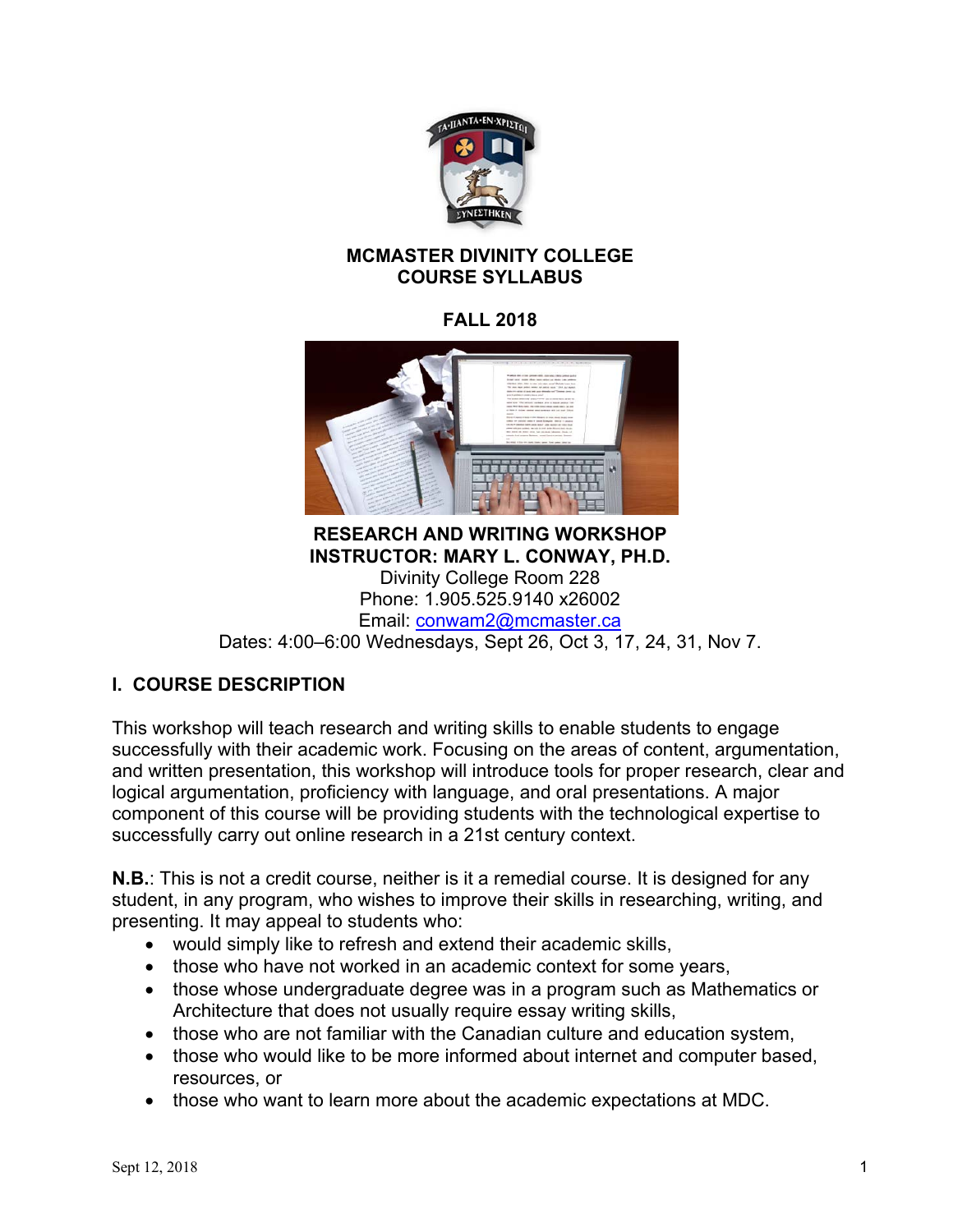#### **II. LEARNING OUTCOMES**



## a. Knowing

 $\mathscr N$  To understand how to use modern technologies effectively for research and writing, including online journals and databases, online books, bibliographic software, biblical language software, Avenue to Learn, and other vital resources.

 $\mathscr{P}$  To understand the fundamental elements of clear argumentation.<br> $\mathscr{P}$  To know the academic expectations of MDC

To know the academic expectations of MDC.

 $\mathscr N$  To understand the criteria for the types of assignments at MDC (e.g., book reviews, essays, research papers).

 $\mathscr{P}$  To become aware of resources that can be useful for continuing improvement in research and writing skills.

# b. Comp Being

To develop increased confidence in one's ability to research and write.

 $\mathscr{P}$  To grow by voicing academic concerns and difficulties and exploring strategies for dealing with these.

 $\mathscr{P}$  To understand the potential for academic work to be a spiritual endeavor.

To cultivate a community of trust by freely sharing challenges and offering positive feedback and resources to others to help alleviate these concerns.

## c. Doing

 $\mathscr N$  To develop organizational skills in researching and writing.

 $\mathscr S$  To gain facility in using the English language, including its grammar and syntax.

 $\mathscr N$  To think more critically, express oneself more clearly, and research more effectively.

#### **III.** RECOMMENDED RESOURCES

#### **Suggested Text Resources:**

- Collins, Billie Jean and Society of Biblical Literature. *The SBL Handbook of Style*. 2nd ed. Atlanta, Georgia: SBL Press, 2014.
- Hacker, Diana and Nancy I. Sommers. *A Canadian Writer's Reference*. 5th ed. Boston, MA: Bedford/St. Martins, 2012.
- "Style Guidelines for Essays and Theses/Dissertations," July 2017, https://mcmasterdivinity.ca/wp-content/uploads/2018/02/mdcstyleguide.pdf.
- Messenger, W. E., et al. *The Canadian Writer's Handbook*. 2nd ed. Don Mills, Ontario: Oxford University Press, 2017.
- Porter, Stanley E. *Inking the Deal: A Guide for Successful Academic Publishing*. Waco, TX: Baylor University Press, 2010.
- Strunk, William and E. B. White. *The Elements of Style*. 50th Anniversary ed. New York: Pearson Longman, 2009.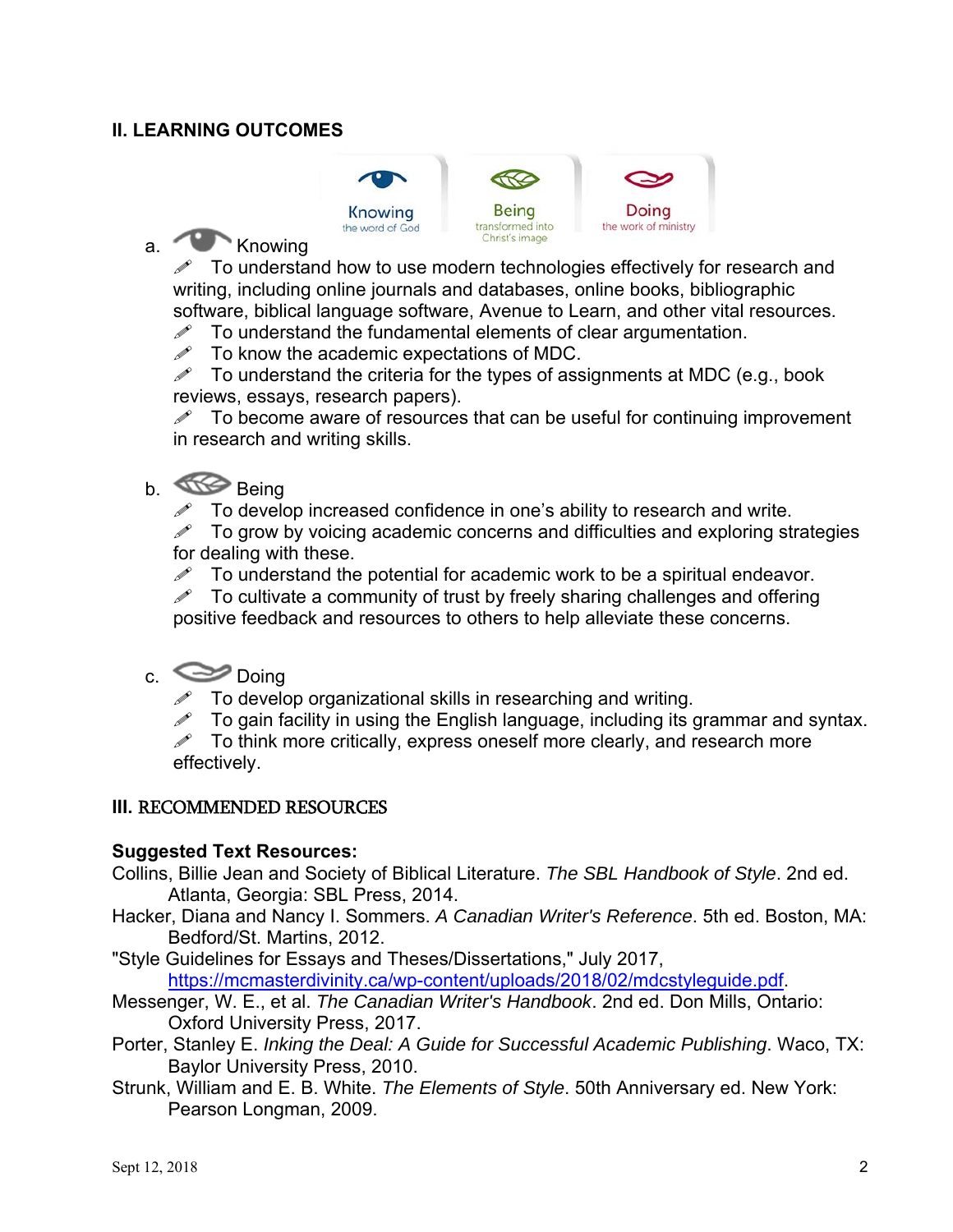Turabian, Kate L., et al. *A Manual for Writers of Research Papers, Theses, and Dissertations: Chicago Style for Students and Researchers*. 8th ed. Chicago Guides to Writing, Editing, and Publishing. Chicago: University of Chicago Press, 2013.

- University of Chicago. *The Chicago Manual of Style*. 17th ed. Chicago: The University of Chicago Press, 2017.
- "Wipf and Stock Author Guide V. 7.8," April 2018, http://wipfandstock.com/media/wysiwyg/WS\_AuthorGuide.pdf.

## **Online Databases:**

- ATLA (American Theological Library Association religion database) http://library.mcmaster.ca/articles/atla-religious-studies-database-with-atlaserials
- JSTOR (online journal for humanities) http://library.mcmaster.ca/articles/jstor

#### **Other Online Resources:**

- $\mathscr{P}$  Research Tutorials https://www.library.ualberta.ca/tutorials/foundational
- Writing Resources for English Learners https://gs.mcmaster.ca/writing-resourcesenglish-learners
- $\mathscr{P}$  Common Errors in English Usage (Washington State University) https://brians.wsu.edu/common-errors/#errors
- Guide to Grammar and Writing http://grammar.ccc.commnet.edu/grammar/
- English Grammar Tutorials http://ctl.yale.edu/writing/resources-multilingualwriters/downloadable-english-grammar-tutorials
- What is Plagiarism? (Concordia University) http://www.concordia.ca/students/academic-integrity/plagiarism.html
- What is Plagiarism? (Yale University) http://ctl.yale.edu/writing/usingsources/understanding-and-avoiding-plagiarism/what-plagiarism
- $\mathscr{P}$  Other Plagiarism Tutorials: https://spark.library.yorku.ca/academic-integrity-what-is-academic-integrity/ https://www.ryerson.ca/academicintegrity/students/tutorial-episodes/ http://www.lib.uwaterloo.ca/gradait/

## **IV. LEARNING ACTIVITIES**

This workshop will not burden students with "extra" work, because students will be encouraged to bring samples of their own current coursework to edit and use for practice. The workshop will include lecture sessions, discussions, question and answer periods, and practice sessions with hands-on exercises. Students are encouraged to bring their computers for practical experience in editing and using the internet for research. Advice on obtaining, evaluating, and outside proofreaders will be given.

## **V. COURSE SCHEDULE**

| Date (Mondays,<br>$5:30 - 7:30$ | <b>Topics</b>                                                   |
|---------------------------------|-----------------------------------------------------------------|
| Sept 26                         | Academic Writing 1: Forms, styles, purposes, expectations.      |
| Oct <sub>3</sub>                | Academic Research 1: Finding and evaluating resources. Text and |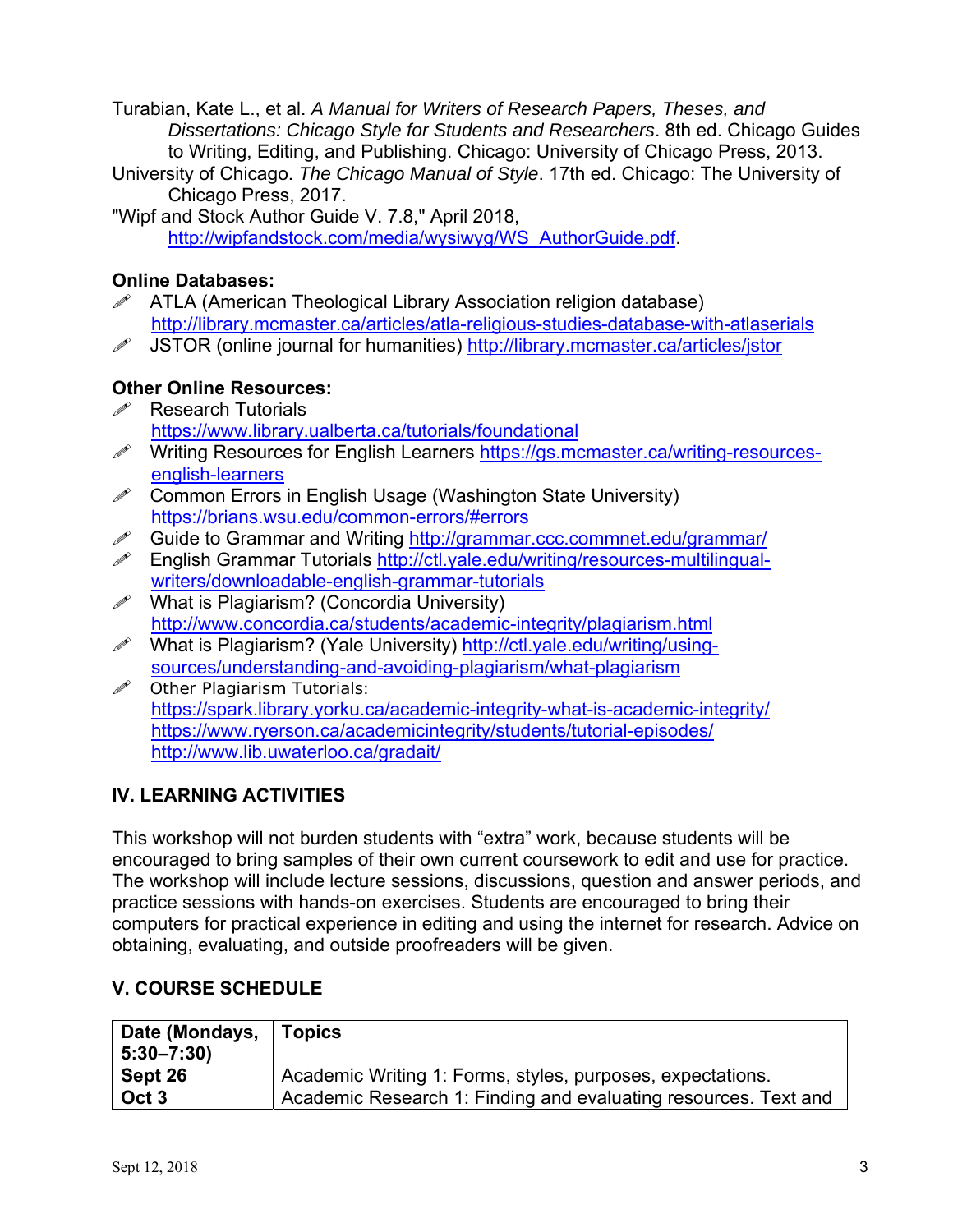|                  | online resources. Bible software.                                                                                                |
|------------------|----------------------------------------------------------------------------------------------------------------------------------|
| <b>Oct 17</b>    | Academic Research 2: Using and citing resources. Plagiarism.<br>Bibliographic software. <sup>1</sup>                             |
| <b>Oct 24</b>    | Academic Writing 2: The writing process. Organization and<br>argumentation. Use of footnotes.                                    |
| <b>Oct 31</b>    | Academic Writing 3: Grammar and syntax. Common errors. Editing<br>and revising.                                                  |
| Nov <sub>7</sub> | Argumentation and Academic Presentations: Logical Fallacies.<br>Oral presentations. Presentation software, strategies, handouts. |

## **V. CLASSROOM BEHAVIOUR, ATTENDANCE, AND PARTICIPATION**

- Students are expected to be on time for class. Admittedly, unavoidable delays do occasionally happen. If you arrive late, please enter as quietly as possible and give an explanation to the professor after class.
- Students are also expected to stay for the entire class session.
- Computers and tablets should only be used for class related purposes, not for social networking and the like.
- All thoughtful student participation is welcome. There are no "dumb questions" or "stupid answers." Students will respect the contributions of other students and respond to them without ridicule or scorn.
- Students may eat or drink in class as long as they do so quietly and unobtrusively and clean up afterwards.

## **VI. GENERAL GUIDELINES FOR THE SUBMISSION OF WRITTEN WORK**

All stylistic considerations (including but not limited to questions of formatting, footnotes, and bibliographic references) must conform to the McMaster Divinity College Style Guidelines for Essays and Theses

http://www.mcmasterdivinity.ca/sites/default/files/documents/mdcstyleguide.pdf. Failure to observe appropriate form will result in grade reductions.

#### **Inclusive Language**

McMaster Divinity College uses inclusive language for human beings in worship services, student written materials, and all its publications. It is expected that inclusive language will be used in chapel services and all MDC assignments. In reference to biblical texts, the integrity of the original expressions and the names of God should be respected, but you will need to use gender-inclusive language for humans, and you will need to quote from a gender-inclusive version such as the following: NRSV (1989), NCV (1991), TEV/GNB/GNT (1992), CEV (1995), NLT (1996), TNIV (2005), and the Common English Bible (CEB 2011).

#### **Academic Dishonesty**

Academic dishonesty is a serious offence that may take any number of forms, including plagiarism, the submission of work that is not one's own or for which previous credit has

 $\overline{a}$ 

<sup>&</sup>lt;sup>1</sup> Note: This will be an overview of bibliographic software, its advantages and disadvantages, not hands-on training with specific software.